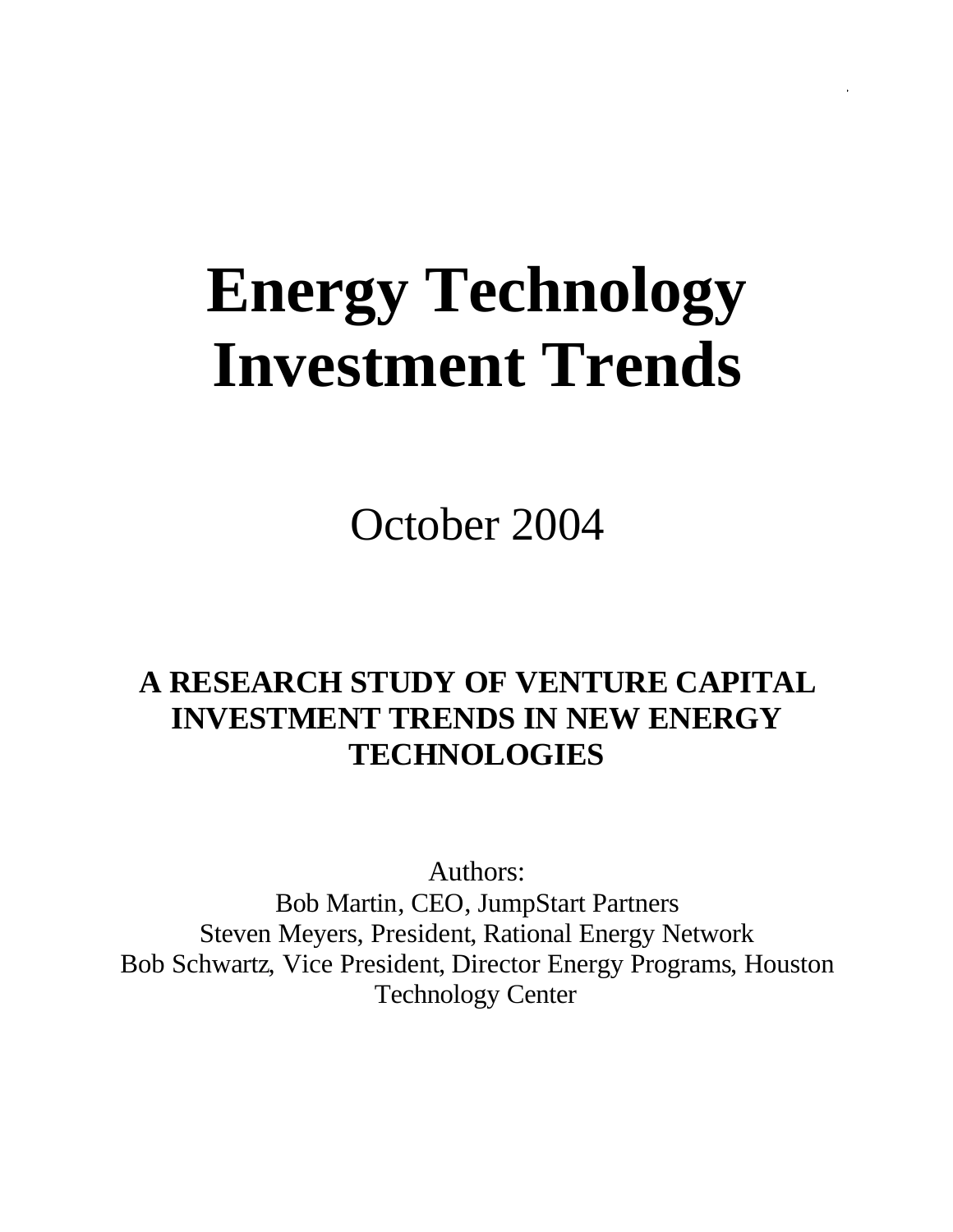#### **ABSTRACT:**

As a result of increasing consumer needs, rising energy costs and recent technological advances, new energy technology markets have grown rapidly throughout the past decade, with promise of dramatic advancements in the years ahead. Energy technology and infrastructure no longer lie exclusively within the realm of government programs. Rather, such segments have opened to the private sector, indicating significant return on investment (ROI) possibilities. Recent research has revealed a wave of private venture capital flowing into energy startups – a trend echoed in the pages of this study.

A survey was conducted to determine the investment tendencies within new energy technologies. The study analyzed 18 investment organizations that focus on emerging energies market. Using a combined qualitative and quantitative study, researchers delved into firm demographics, current investments, segments of future interest, and funding decision criteria.

#### **BACKGROUND:**

According to the US Department of Energy, America spends over \$500 billion dollars annually on energy. In the past decade, the country has increased oil consumption by 20%, and 60% of oil utilized arrives via imports. Despite vast use, research suggested the world's oil production will peak within the next 35 years.

In October 2004, oil prices rest just above \$50 a barrel and pushed gasoline to \$2 per gallon at the pump. This represents a 40% cost increase since 2003. Additionally, natural gas prices tripled to \$6 per million BTUs in less than a decade, and usage of fossil fuels climbs steadily.

Energy issues impact more than transportation. The August 2003 blackout was the largest in North American history. Effecting eight states and Ontario province, the power outage reached 50 million people and left behind an estimated \$750 million in damages.

Without a doubt, energy crises continue to plague society through multiple means, assigning new urgency to the quest for solutions. Until recently, investing in "energy" was less attractive to capital markets than other technology investments. In the past, energy investments required large capital commitments with high risks and long payback periods while investors demanded a guaranteed, regulated return.

However, the strain on energy sources and North America's ravenous appetite for energy to power automobiles, businesses and homes is troublesome. The need for new energy technologies is expected to expand nearly tenfold by the year 2012 and become a \$95 billion market. A number of venture capital groups have recognized this potential and are beginning to place additional capital in this sector. Investments in the clean energy field rose 10X from five years ago and saw \$1.7 billion placed into energy companies in the past three years.<sup>1</sup> Truly, the time for new energy technology investments has arrived.

#### **THE SURVEY:**

 $\overline{a}$ 

Following a June 2004 Energy Venture Forum in Houston, researchers queried representatives from 18 energy venture groups. They investigated a variety of aspects regarding investment perspectives. Specifically, the assessment tool acquired details concerning the representatives' organizations, their investment criteria, as well as their specific areas of interest (including both current portfolio and preferred sectors for new investments).

Survey respondents included major players for private funding in new energy technologies, including: Advent International Global Private Equity, Altira Group, ChevronTexaco Technology Ventures, ConocoPhillips, Contango Capital, DFJ Mercury Ventures, DTE Technology Ventures, Easenergy, EnerTech Capital, Eyes of Texas Partners, First Albany Tech Ventures, Hunt Power, Murphree Ventures, Nth Power, Reliant Energy, Shell Technology Ventures, Techxas Ventures, and Trillium Group. <sup>2</sup>

<sup>1</sup> *Clean Energy Trends 2004.* Joel Makower, Ron Pernick, Client Wilder. March 2004. (www.cleanedge.com)

October 2004 Page 2 <sup>2</sup> If your organization was not listed and you would like to be included in survey updates, please contact bmartin@jumpstartpartners.com.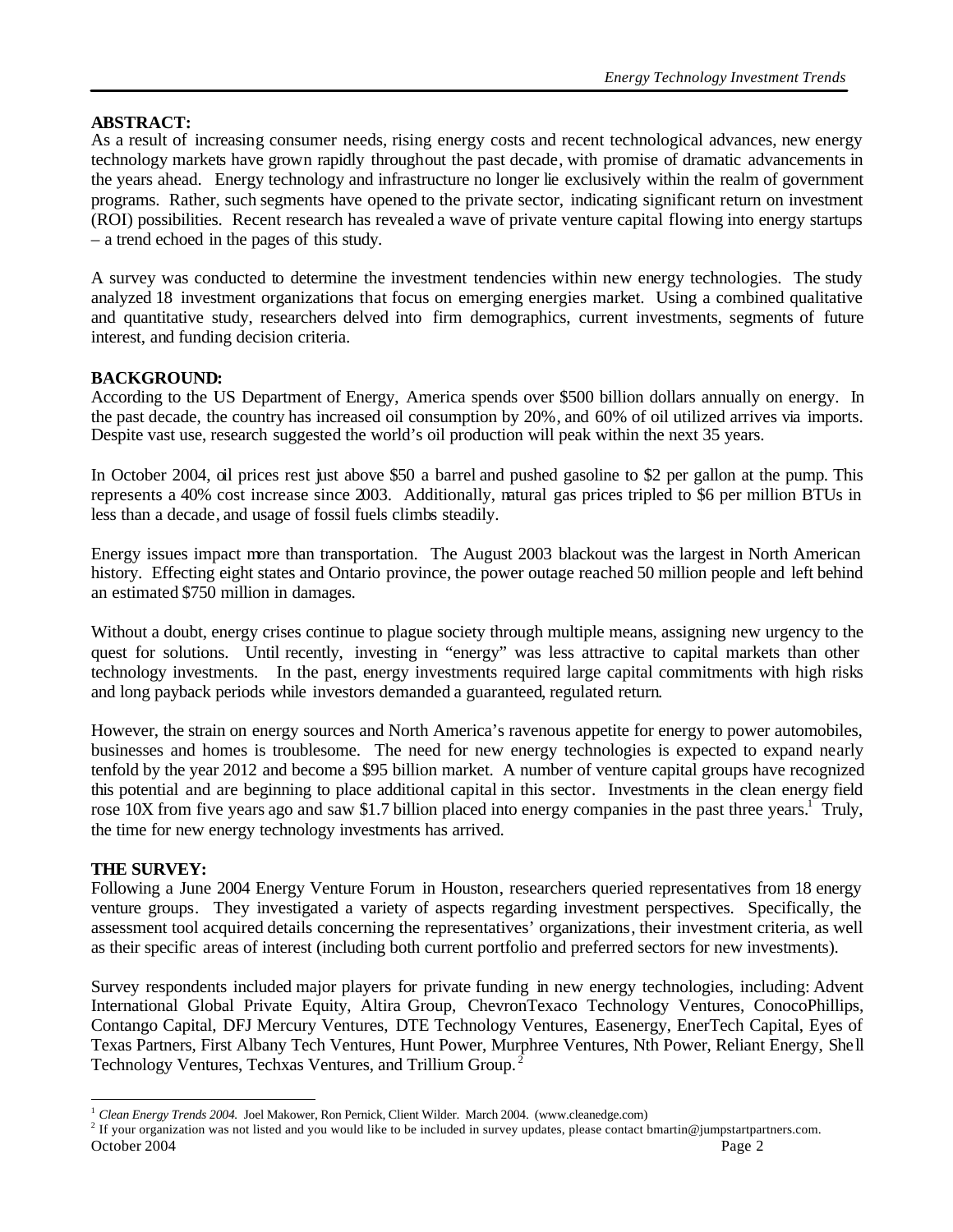#### **FUND SIZE, INVESTMENT AVERAGES & COMPLETED TRANSACTIONS:**

Survey results revealed that participants held an average fund size of \$117 million, with four firms commanding more than \$150 million of available capital.

Additionally, the study discovered that, on average, firms committed \$2.9 million per investment in new energy technologies. The pledged monies ranged from \$500,000 to \$6 million per transaction. Notably, this average deal size ranked significantly below more mature venture segments. For example, in 2003, software investments averaged \$5.1 million per deal; during the same timeframe, telecommunications averaged \$7.9 million, and biotechnology commanded \$11.2 million.<sup>3</sup>

Survey participants also noted that portfolio additions were not frivolously incorporated. Rather, results suggested that firms meticulously screened a variety of potential deals before committing capital. On average, organizations invested 4.5 times per year. These investments represented approximately 1.1% of the total opportunities reviewed. Specifically, venture organizations would examine 88 business plans and meet with 18 different executive teams in order to complete a single transaction.

|                                |                           | Average |               | Lowest | <b>Highest</b>      |
|--------------------------------|---------------------------|---------|---------------|--------|---------------------|
| Fund Size (\$M)                | S                         | 117     | \$            | 3.5    | \$<br>250           |
| <b>Average Deal Size (\$M)</b> | $\boldsymbol{\mathsf{S}}$ | 2.9     | $\mathcal{S}$ | 0.5    | \$<br>$\mathfrak b$ |
| <b>Investments / Year</b>      |                           | 4.5     |               |        | 10                  |
| <b>Company Meetings / Year</b> |                           | 84      |               | 25     | 150                 |
| <b>Reviews / Year</b>          |                           | 300     |               | 15     | 1,250               |
| <b>IRR Objective</b>           |                           | 28%     |               | 15%    | 60%                 |
|                                |                           |         |               |        |                     |

**Figure 1: Aggregated Information on Participating Firms**

#### **AREAS OF INVESTMENT:**

As an investment area, the energy technology sector reflects an amazing emerging market, expecting phenomenal growth in the coming years. In fact, according to a CS First Boston 2002 study, this segment is anticipated to grow by over 35% annually.

To discover specific topics of concentration, respondents identified current investments and the compilation of their existing portfolios. For specific areas of interests ranked by individual firms, please see Appendix A (see page 12).

In effort to discern interest in additional market segments, participants also indicated sectors they intended to pursue. Interestingly, most respondents only invested in a fraction of the areas in which they deemed attractive. Specifically, the average investment organization expressed interest in over 11 separate energy market segments, but invested in less than four distinct sectors.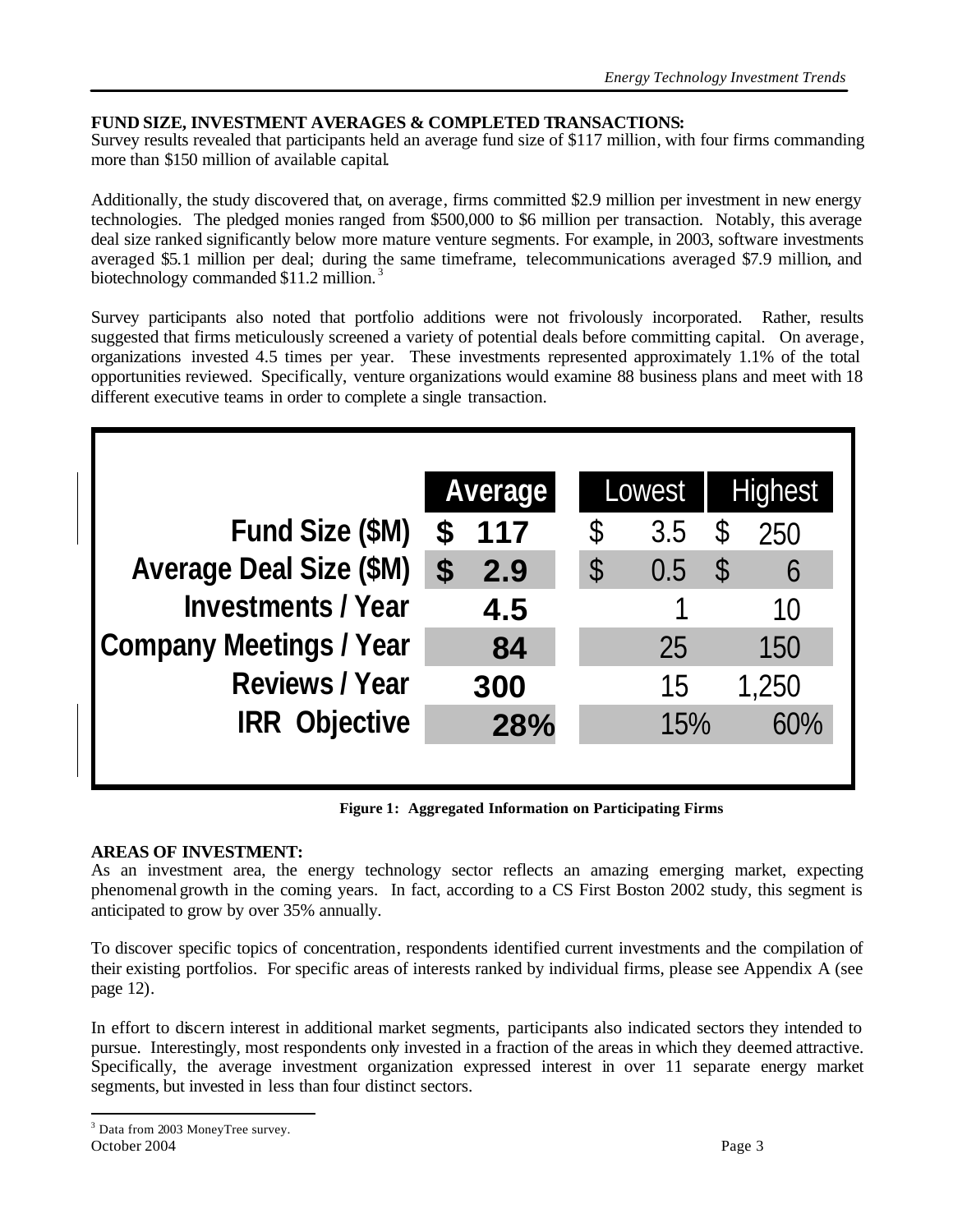

**Figure 2: Areas of Interest of Participating Firms**

#### **Fuel Cells**

In the 1960s, NASA invested in fuel cell technology to provide both energy and water in space. However, fuel cell investments no longer rest solely with large governmental entities. Within the past decade, this technology has developed competitively, with broad applications ranging from long-lasting batteries in computers to new automobile technologies. Fuel cells continue to generate investment interest, as the electricity produced uses only hydrogen and oxygen, thus emitting heat and clean water. This provides an interesting alternative to the "dirty" energy sources of present day.

Of all the energy technology sectors listed in the survey, fuel cells received the greatest frequency of current investments. Eight respondents (44%) reported fuel cell companies as part of their portfolios, and an equal number expressed continued interest in the category.



Several fuel cell companies, including Fuel Cell Energy, Plug Power, and Ballard Power Systems, have held successful IPOs. Although these are currently trading 50% lower than their 52-week high, some have valuations as high as 30-times revenue, in spite of negative earnings!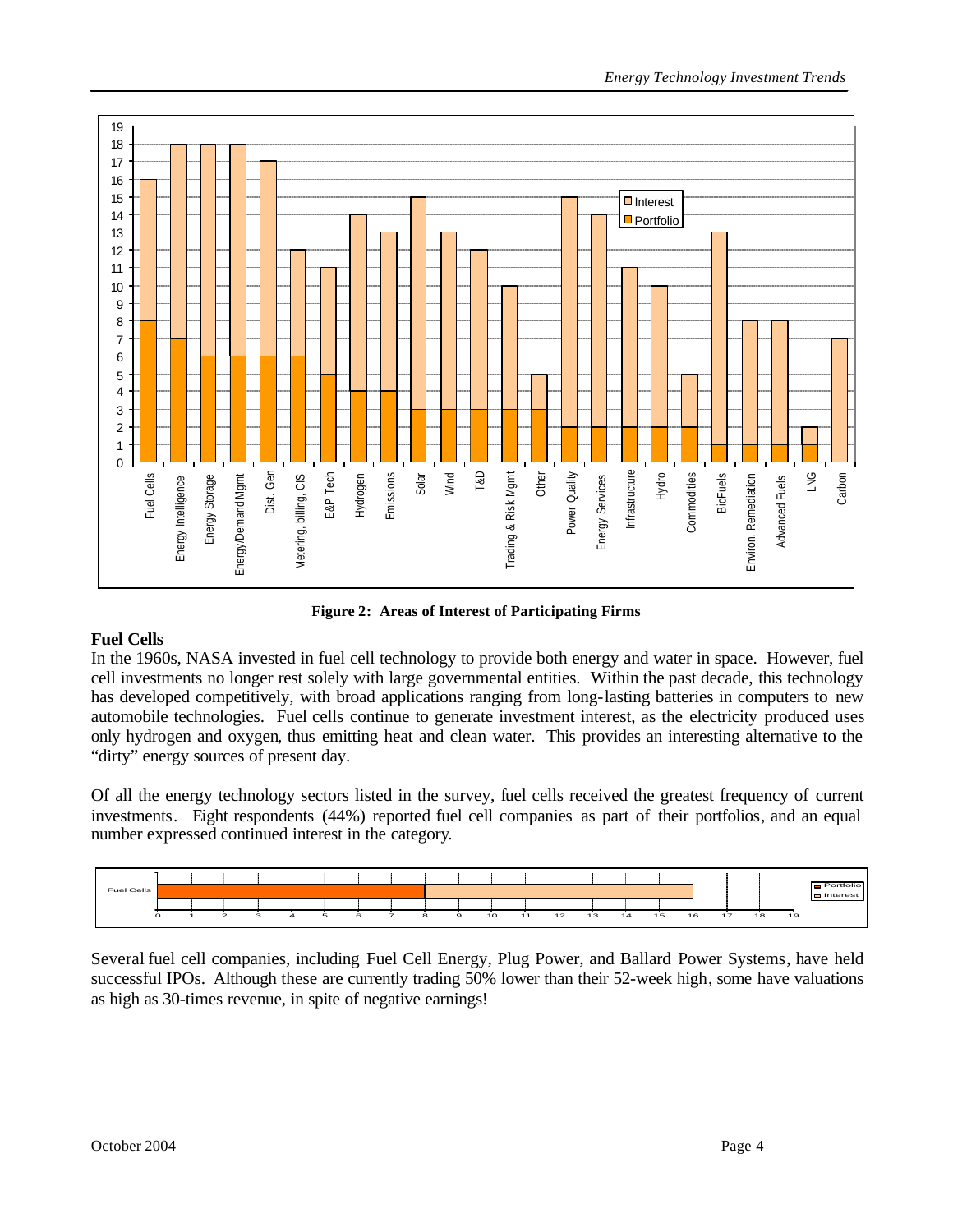Additionally, government entities remain bullish on fuel cells, suggesting this market segment should remain strong. With the commitment of \$1.2 billion to hydrogen research by President George W. Bush, and the US Department of Energy's established fuel cell incentive programs, combined with nearly 40% of the states championing a fuel cells support agenda, it is understandable why this sector ranks so highly among survey participants.

#### **Energy Intelligence (Wireless, Sensors, Network)**

Energy intelligence systems improve monitoring & control, reduce operating costs, and improve performance of energy assets. They also optimize the power grid that distributes and produces energy.

In this survey, energy intelligence ranked closely behind fuel cells, appearing in the portfolios of seven (39%) responders. Four firms had also invested in more than one company within this category. In addition, all firms identified energy intelligence as a segment of interest.

One reason for the widespread attraction in this arena lies in the potential cost savings that energy intelligence represents. For example, a 2002 Royal Dutch / Shell Oil study of the oil & gas market identified over 1,600,000 well heads that each had potential for 25-60% system cost-savings with remote monitoring and automation procedures.<sup>4</sup>

With the exception of a few larger players (i.e. Honeywell, ABB, Invensys, GE, IBM), suppliers are fragmented and few companies have revenues over \$20 million. As a result, investors are more likely to sell a portfolio company to a larger competitor than file a public offering. Although valuations as high as 10X revenue have been noted, appraisals ranging from one to two times revenue are more common, with a premium paid for recurring annual sales.

#### **Energy Management / Demand Management**

As the wholesale electricity markets deregulate, the ability to reduce energy demand has enormous economic value and continues to woo investors. Electronic components and communication technology have become more cost-effective and

#### **Case Study: ChevronTexaco Technology Ventures Investments**

#### **Portfolio Investment: MetaCarta**

MetaCarta developed a new search technology that allows users to search unstructured document collections (e.g. web documents) for geographically relevant information, and display the information positioned on a map. This enables users to integrate data from structured Geographical Information Systems (GIS) with unstructured document collections. The company targeted the intelligence community, where MetaCarta technology is now widely utilized.

#### **Investment Rationale**

This investment opportunity satisfied multiple dimensions used in CTTV's screening process, including: outstanding technology, professional investment syndicate, market size, and strategic fit for ChevronTexaco.

#### **About ChevronTexaco Technology Ventures**

CTTV identifies, assesses, and introduces new technology to ChevronTexaco via a venture capital model. CTTV enhances portfolio companies by: providing access to ChevronTexaco technology resources, soliciting direct feedback from internal customers, assisting in product development, and identifying additional connections in the VC and petroleum industry.

consumers are beginning to install demand management technology. Electricity markets in Texas and California demonstrated that a 10% demand reduction for electricity could result in a price reduction of over 60%. With such potential results, it is no wonder that investment interest in this sector has followed.

Perhaps this contributes to the reason why the Energy Management / Demand Management vector also ranked high as an area of significance for investors. The survey revealed that six investors (33%) already committed to

October 2004 Page 5 4 The authors completed a corresponding research study in 2003 regarding the energy intelligence/enterprise energy management market. Contact Bob Martin (bmartin@jumpstartpartners.com) or Steve Meyers (steven@stevenmeyers.com) for more information.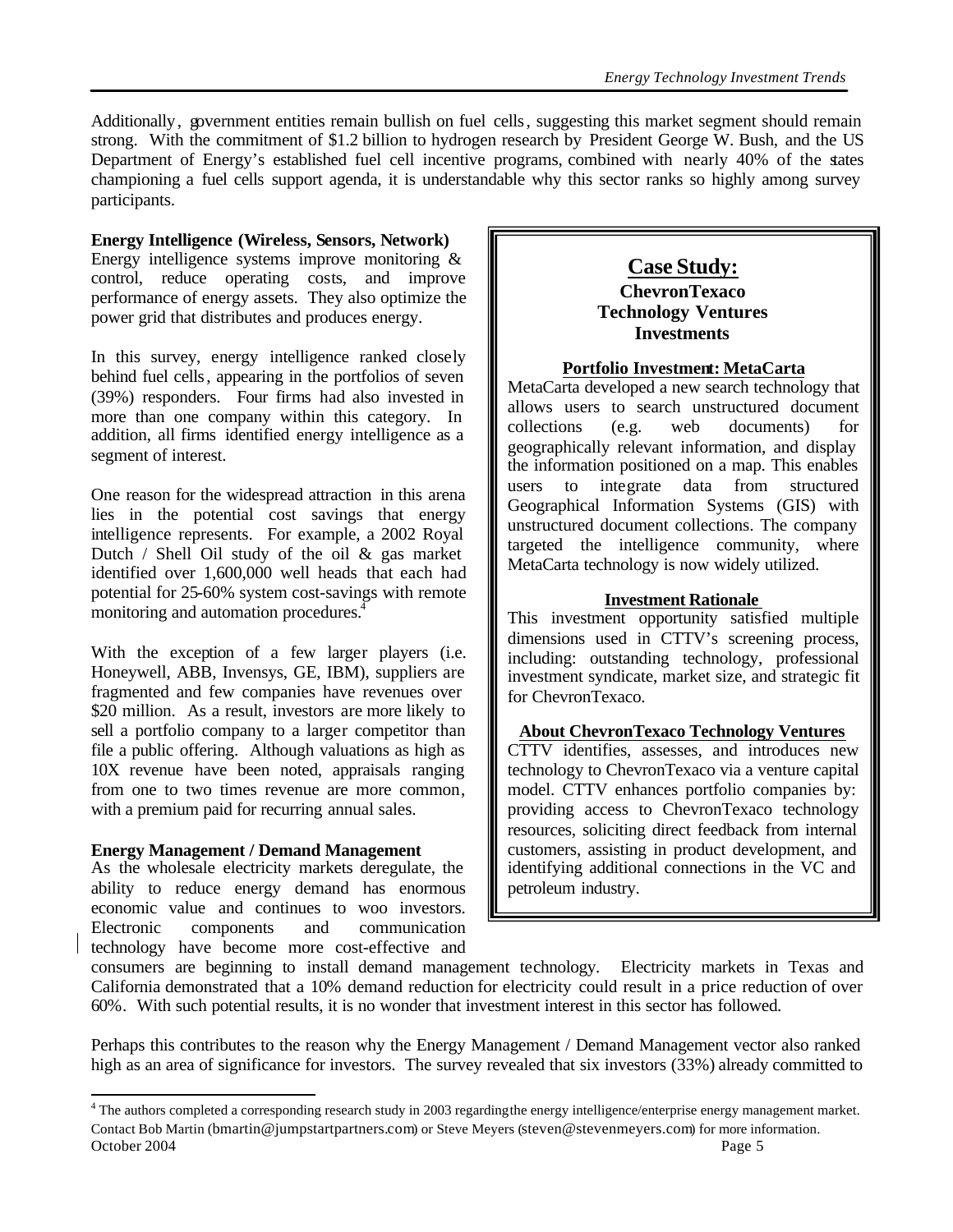this market, and every venture organization also noted that the category of energy/demand management was an area of interest.



The use of this technology continues to prove valuable, as rising energy use and costs plague the nation. In effort to relieve the problem, the California Energy Commission (June 2004) announced an \$8 million commitment to fund a demand-response research center. This economic possibility suggests that investors are seeking opportunities to participate in a greater fashion in this segment.

#### **Distributed Ge neration**

This technology has considerably evolved in recent years. Originally, distributed generation was utilized twofold. Customers once purchased large distributed generation equipment for back-up generation at missioncritical facilities (e.g. hospitals and microelectronics manufacturing). Additionally, the technology was employed to reduce overall energy costs at large industrial facilities.

Recently, the development of smaller, more efficient generators have enabled diverse applications and increased investment firms' interest in the technology. A third of the venture (6) firms surveyed already invested in distributed generation companies and 94% of responders indicated interest in this category.



Venture firms have backed companies such as ClarusEnergy and Real Energy in this market space. These turnkey, distributed generation solutions provide back-up energy while reducing costs through dynamic operations. Success has been limited for these companies, though, as high natural gas prices, uncertain regulatory environments, complex implementation, and long sales cycles have challenged their business model.

#### **Customer Information Systems, Metering & Billing**

As energy systems' complexity and dynamic nature evolve, billing and customer information systems must adapt. The complicated process of energy billing must consider real-time prices, limited usage measurements, complex rates, taxes, and several adjustments while integrating into legacy information systems.

As a result of the increased need for integrated systems, this category appeared in a third (6) of the responders' portfolios. Additionally, 66% of the organizations noted interest in this segment.

Companies providing both billing software solutions and billing services have done well. Although this area may have a low barrier to entry, it requires significant market experience to achieve success in this vector.

#### **Renewables**

Renewable energy (such as wind and solar technology) has seen recent growth in the U.S. and is forecasted to grow nearly 10-fold over the next decade according to a 2003 Clean Energy Incubator study. Notably, wind energy has grown faster in the U.S. than nuclear energy did at its peak (Rocky Mountain Institute, 2004). In addition, prices are considerably more competitive in certain regions because of proximity to favorable locales, efficient transmission & distribution networks, and local government subsidiaries.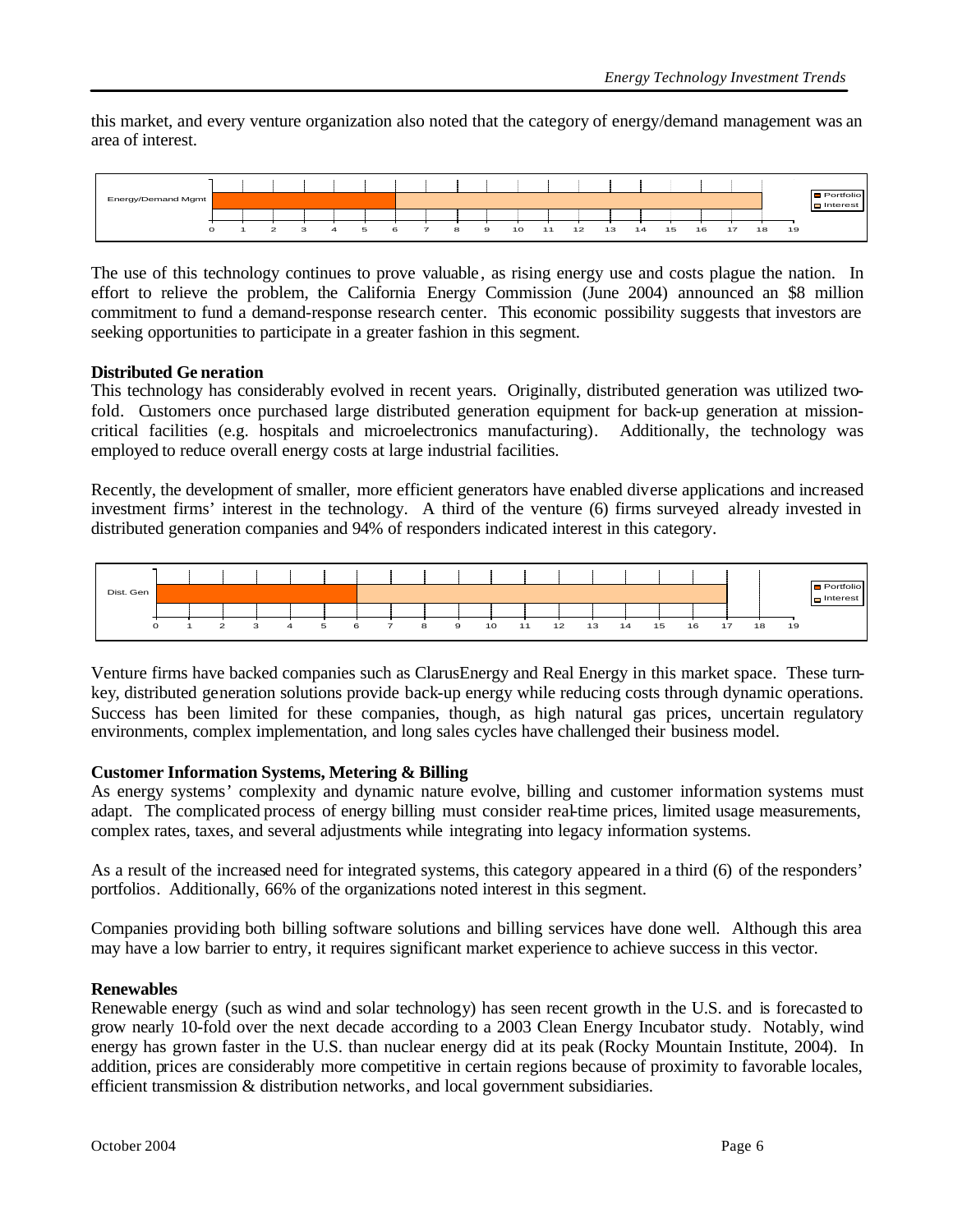Despite such accolades, the survey indicated few actual investments. Three firms (17%) held portfolio companies, despite high levels of interest. More than 50% of the firms noted this as an area for future investments. New solar technologies are combining nano-technology with thin-film technology from the photography industry to create ultra-thin, light-weight rolls of plastic solar cells with a variety of applications.

Over two-thirds of US states have policies that encourage renewable energy and thus regulate either netmetering, renewable portfolio standards, or green energy programs. Despite positive trends at the state level, the national level has yet to follow suit, leaving the potential prosperity of these programs in question. In fact, DOE studies illustrated federal funding has been reduced for wind energy and remain constant for solar.

#### **HIGH INTEREST, LIMITED INVESTMENT:**

After compiling and analyzing the data surrounding areas of significance, a noteworthy sub-group emerged. Interestingly, 50% of the firms listed the following nine sectors as an area of interest, but less than 17% of those firms (three organizations) actually made an investment. Because of the incongruence between suggested interest and capital infusion, it is asserted that the following segments may experience substantial investment growth over the next few years, while firms attempt to balance interests with actual investments.

|                    | <b>Total</b>    | <b>Total</b>          |                                                                    |
|--------------------|-----------------|-----------------------|--------------------------------------------------------------------|
| <b>Sector</b>      | <b>Interest</b> | <b>Investments</b>    | <b>Description &amp; Trends</b>                                    |
| Power              | 13              | $\mathcal{D}_{\cdot}$ | • Sell equipment and/or services                                   |
| Quality            |                 |                       | • Hard to sell to customers                                        |
|                    |                 |                       | • Provide large benefits customer benefits                         |
| Solar              | 12              | $\overline{2}$        | • Can apply manufacturing technology from the semiconductor        |
|                    |                 |                       | industry                                                           |
|                    |                 |                       | • Net-metering, rebates, and high-peak electricity prices increase |
|                    |                 |                       | value for solar technology                                         |
|                    |                 |                       | • Still not economic al in many areas                              |
| Energy             | 12              | $\overline{2}$        | • Large existing US industry (>\$3.0 billion/year)                 |
| <b>Services</b>    |                 |                       | • As more energy technology appears, customers will look to a      |
|                    |                 |                       | competent one-stop system integrator                               |
|                    |                 |                       | • Potentially long sales cycles                                    |
| Emissions          | 11              | $\overline{2}$        | • Even without Kyoto, markets exist for emissions trading          |
|                    |                 |                       | · Systems require emissions capture, trades, valuations and        |
|                    |                 |                       | verifications                                                      |
| <b>Biofuels</b>    | 9               | $\overline{0}$        | • Nationwide increase in demand for biofuels                       |
|                    |                 |                       | • New production of more efficient and cleaner fuel (such as       |
|                    |                 |                       | enzymes)                                                           |
|                    |                 |                       | • Innovative business models link production facilities with other |
|                    |                 |                       | bio-waste product producers                                        |
|                    |                 |                       | • Federal incentives reduce costs                                  |
| Wind               | $\overline{11}$ | $\overline{3}$        | • Wind is becoming competitive with other energy sources           |
|                    |                 |                       | • Expected nearly 10-fold growth over the next decade              |
| <b>Hydro Power</b> | $\overline{10}$ | $\overline{2}$        | • Investments in energy from oceans, tides, or rivers              |
| Hydrogen           | $\overline{10}$ | $\overline{2}$        | • Government funding increased over 100% in 2004                   |
|                    |                 |                       | • Often requires large, long-term infrastructure investments       |
| Transmission       | $\overline{10}$ | $\overline{2}$        | • Uncertain regulatory environment                                 |
| &                  |                 |                       | • Requires large capital investments                               |
| Distribution       |                 |                       |                                                                    |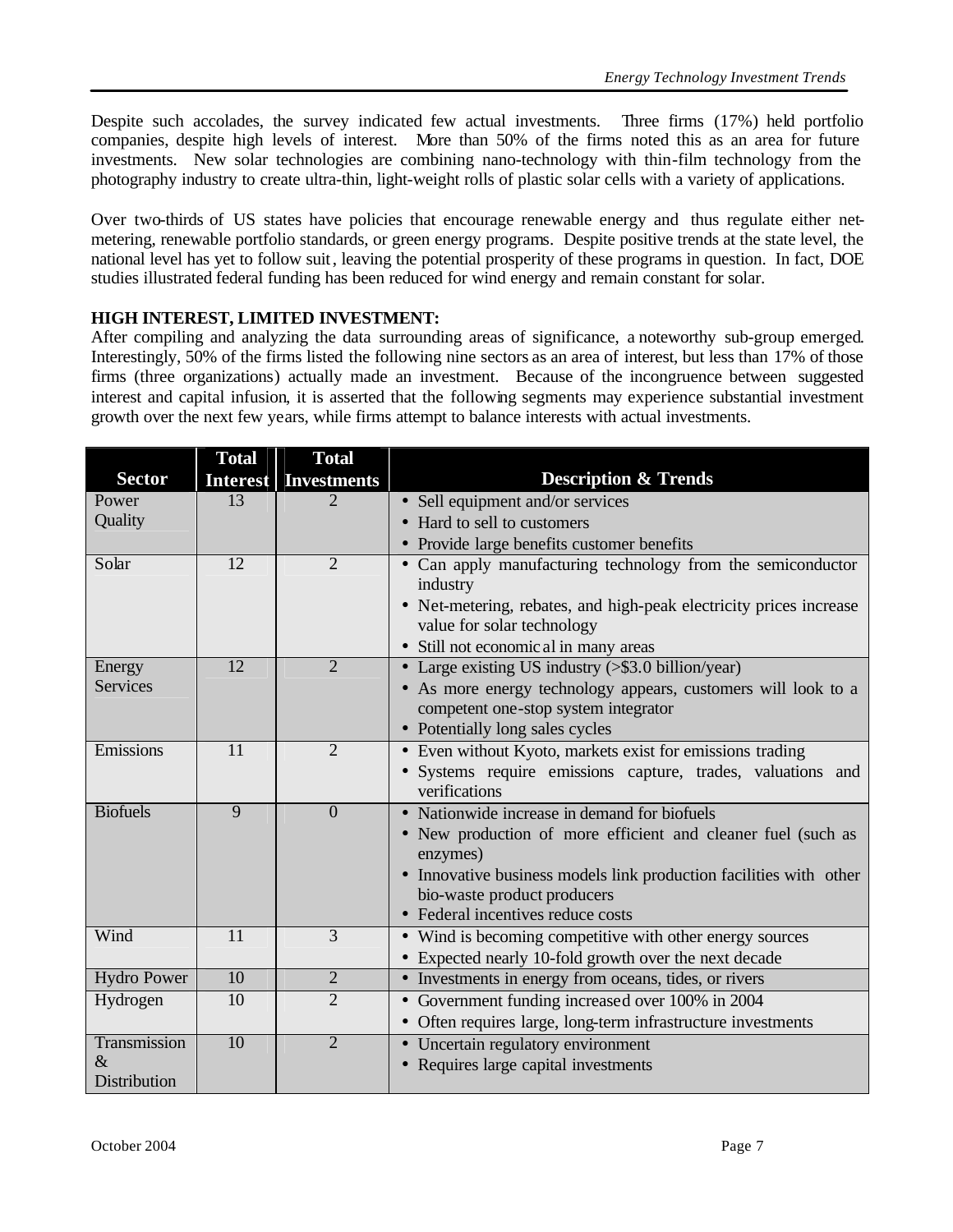#### **INVESTMENT CRITERIA:**

In addition to firm statistics and areas of interest, participants also ranked 18 investment criteria to determine the importance of each in the funding process. These criteria were marked as mandatory, important or optional. The following table outlines a summary of such results.



**Figure 3: Investment Criteria from Survey Respondents**

#### **Ability for Investor to Make a Direct Impact in Operations or Management**

As the energy technology market is still in its infancy, many investors demanded a voice in the operations and management of the companies they fund. Of the 14 respondents who ranked this point as high (82%), eight (47%) considered it an absolute requirement. In a category related to operationa l control, a half-dozen investors (35%) mandated a seat on the board of directors, and another seven deemed it an important consideration.

These results mirror recent studies that surveyed venture capitalists across the nation. A 2003 McKinsey & Company review revealed that top quartile venture capitalists are 40% more likely than average quartile investors to have been "extremely active" in guiding their portfolio companies' growth and ensuring corporate governance. Not surprisingly, the desire to impact a company's direction is most prevalent among early-stage firms still refining their business model.

#### **Definable Exit Within 3-7 Years**

Of the venture organizations surveyed, 70% said that it was mandatory or important that companies had a definable exit within 3-7 years. Given the promising industry life cycle of many segments in the energy technology industry, the predominant amount of funding for research & development activities continues to arrive from government sources for the next few years. Therefore, most initiatives seeking funding will need a business model that can demonstrate sales, profits or a rationale for an increased valuation in the relatively nearterm.

"At the end of the day, our primary objective is to make money for our investors," one partner commented. "We have 1-2 years to make investments, 2-3 years to growth the companies, and 2-3 years to liquidate the investment. If we haven't started returning money to our limited partners by the fourth or fifth year and show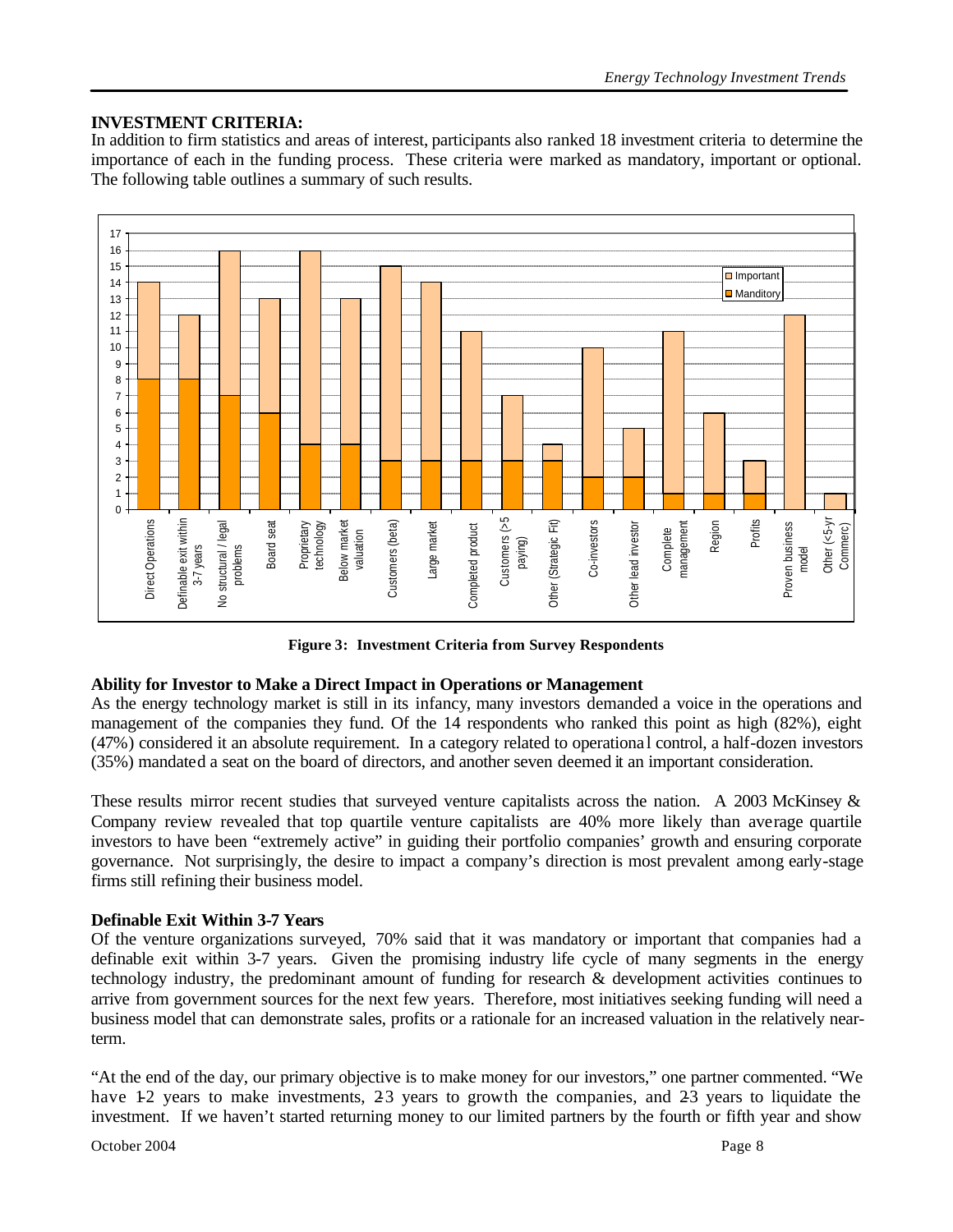them that we can provide more than they've given to us, we need to look for another job. I can't invest in anything that has more than a 5-6 year time horizon."

#### **No Structural or Legal Problems**

For nearly all survey respondents, structural or legal problems ranked among the top as something investors don't want to see within a potential portfolio company. Of the 17 firms who completed this section of the assessment, 16 (94%) ranked the absence of legal or structural snags as either important or mandatory in evaluating companies for funding.



A principal of one investment organization commented, "Of all of the plans that we receive, typically 10-15% will have some type of fundamental structural or legal problem. This is an immediate deal killer for the company. These entrepreneurs would be much better served working with angel investors and/or finding competent legal counsel and fixing the problem before bringing it to us."

#### **Existing and Potential Customers**

Only three investors mandated that companies possess five or more paying customers. However, most all responded that beta customers (or some type of demonstrable activity revealing actual interest in the product/service) were important.

Of the firms surveyed, 88% wanted beta customers in place, though only three (18%) considered it mandatory. A large target market, as opposed to a niche segment, was another critical point for three of the venture groups and preferable for 14 (82% in total).

#### **Product Development & Intellectual Property Issues**

Of the participants, 94% stated that proprietary technology, patents or well-defined intellectual property was mandatory or important. Four firms (24%) stated that they would not invest in a company without them. This echoed a variety of venture capital studies over recent years.

| Proprietary technology |         |               |              |                     |   |   |                |   |   |    |    |    |    |    |    |    |    | Manditory<br>- Important |
|------------------------|---------|---------------|--------------|---------------------|---|---|----------------|---|---|----|----|----|----|----|----|----|----|--------------------------|
|                        |         |               |              |                     |   |   |                |   |   |    |    |    |    |    |    |    |    |                          |
|                        | $\circ$ | $\mathcal{L}$ | $\mathbf{R}$ | $\overline{\bf{4}}$ | 5 | 6 | $\overline{z}$ | 8 | 9 | 10 | 11 | 12 | 13 | 14 | 15 | 16 | 17 |                          |

The trend of re-emergence of "hard" intellectual property and proprietary technology had also been noted by respondents. "During the bubble, many venture capitalists would invest based upon 'first mover advantage,' 'a good idea,' or other equally soft notions. None of these possess value in a bankruptcy or liquidation event. We have focused more on proprietary assets or other tangible assets that hold intrinsic value," commented one principal.

However, despite the interest in product development, most investors (82%) did not mandate that intellectual property take the form of a completed product. However, three firms (18%) did require finished products for investment, while eight firms (47%) mentioned it as an important item.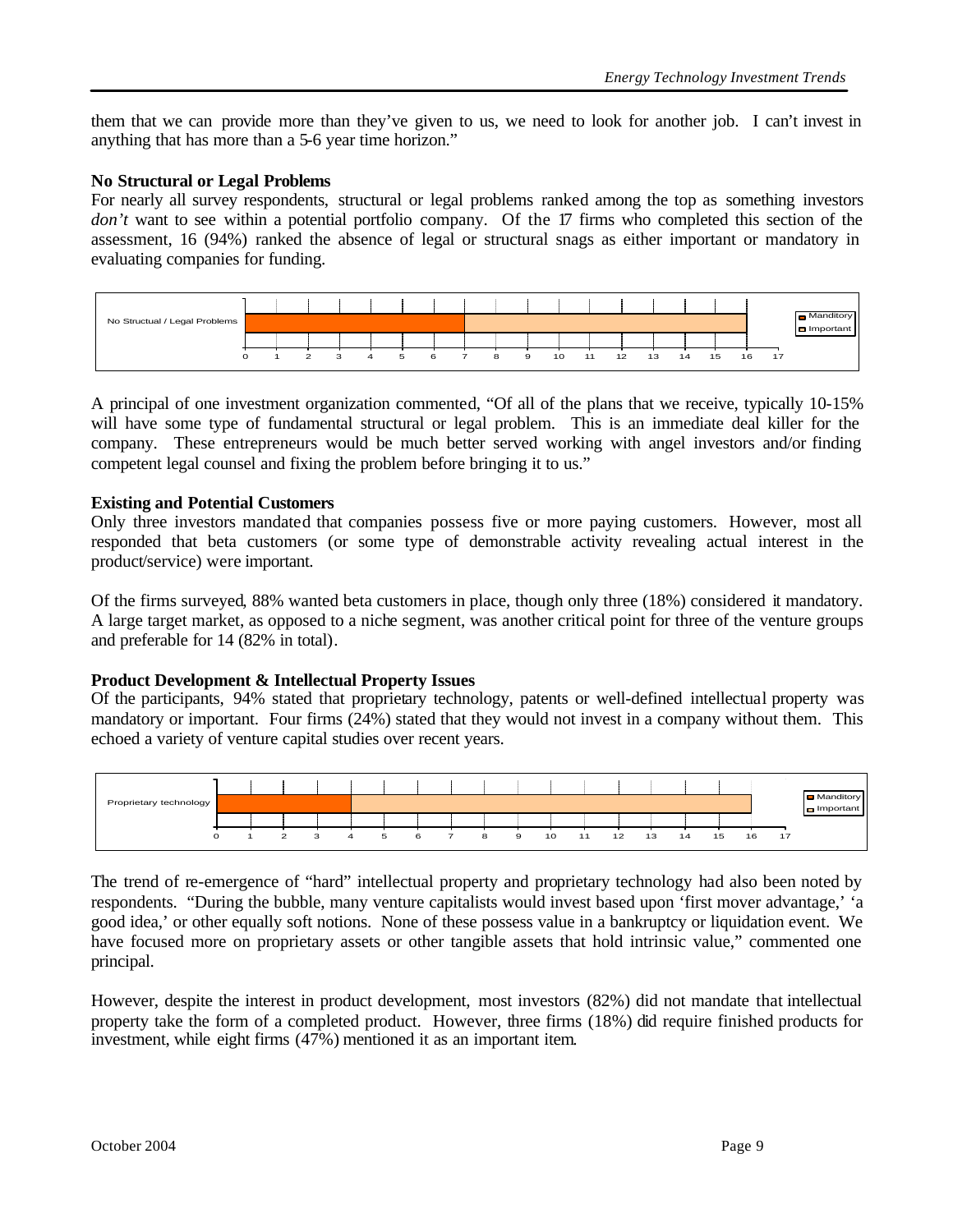#### **Additional Criteria**

Areas where various fund representatives indicated greater flexibility included having a complete management team (only one respondent (6%) deemed this mandatory), and producing a completed product. Both of these categories were necessary or important to 11 companies (65% of respondents).



The presence of co-investors or syndicate was optional to eight respondents (47%) and mandatory for only two (12%); the same two also required another lead investor in deals. Interestingly, despite the importance of having direct impact in the company (see page 7), only a half-dozen organizations (35%) found it necessary or important to be located in the same geographic region as the funded company.



Thirteen of the venture capitalists (76%) believed a company should be at or below market valuation to merit funding, though only four (24%) mandated this point. Benchmarking ratios such as price-to-sales, price-to-cash flow, or price-to-earnings against comparable transactions provided a logical analysis to support the valuation.

Three (18%) of the venture groups required a strategic fit with their portfolios. Of those, all were affiliated with or divisions of larger companies. Profits were of low concern to all but a few; one group mandated profits, two (12%) judged profits as important, but the remaining 14 (82%) considered them optional in an early stage company.

#### **CONCLUSIONS:**

As indicated throughout this whitepaper, the new energy technology market is growing rapidly. However, there are still a variety of segments that have not garnered significant investment capital due to market immaturity, and in some cases, a lack of sustainable business models. This survey indicated that the average venture capital firm has an interest in eleven sub-segments, but has invested in only four, suggesting this segment's investment potential has just begun.

There are several investment strategies that firms utilized to mitigate risk. Some firms focused exclusively within closely-related niches, corresponding to their companies' existing operations or core expertise. Other firms developed synergies between their portfolio, sharing customers, key lessons and market opportunities. In addition, investors appeared more collaborative with outside funding sources than stereotypical venture funds who invest in more mature markets like software or hardware.

The diversity of the energy industry is apparent within this survey. As investors find their comfort zone within the broad range of investment options, they should explore recent investments and technologies in a specific area of interest. Also, **i** is advised not to assume that trends in one sub-segment will necessarily transfer to others within the energy industry. However, investors should learn about which other sub-segments interface with their areas interest, as certain developments and advances in one category can have a profound effect on others. For example, an investor in hydrogen-fuel cells should understand the up-stream technologies of hydrogen production which may be exposed to volatile natural gas prices.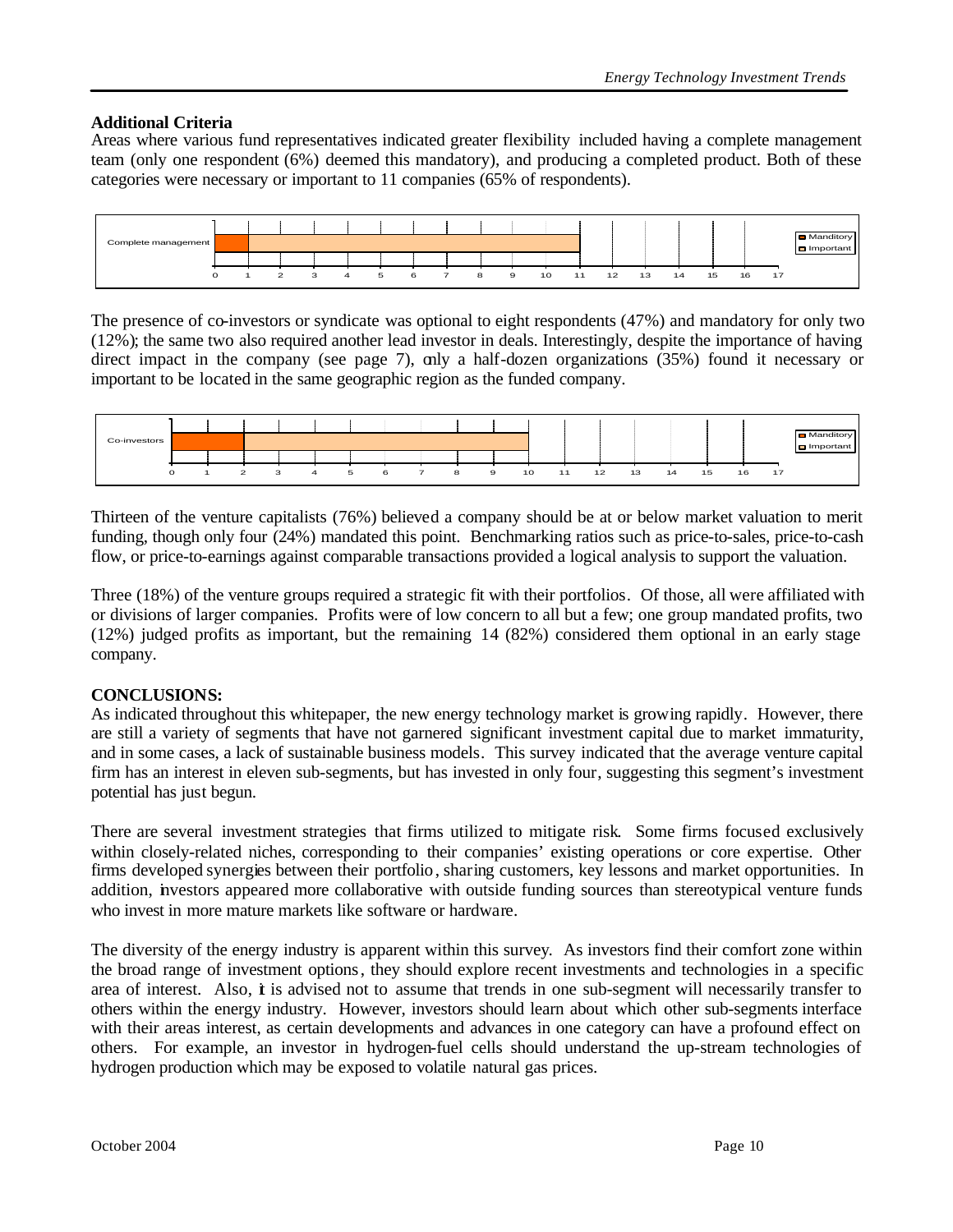Investors in the emerging technology segment should be encouraged by the findings of this survey. As a result of increasing consumer needs, rising energy costs and recent technological advances, new energy technology markets growth is destined to continue, providing intriguing investment opportunities for funds in the space.

Society's strain on energy resources indicates that dramatic efforts must be taken to provide more sustainable energy solutions. As a result of such burdens, the new energy market promises to become a \$95 billion industry. The vast potential of this sector continues to provide opportunities for investors. As we look to the future, the investments of today, representing only a fraction of what 'will be', forecast the incredible new energy technologies to come.

#### **ABOUT THE AUTHORS:**

**Bob Martin** is the CEO of JumpStart Partners, Inc., a merchant banking firm specializing in mergers, acquisitions, and corporate change, enabling companies to achieve their growth objectives. JumpStart Partners, Inc. was founded in 2000 and has worked with over 60 clients including Royal Dutch / Shell Oil, IBM and Dalkia. JumpStart Partners has recently completed a variety of projects in the emerging energy technology market. Prior, he held roles with Trilogy Software, Advent International Global Private Equity and Procter & Gamble. In addition, he is the Membership Chairman of the Houston Angel Network and sits on the Success Committee of The Clean Energy Incubator. Bob graduated with honors from Harvard University with a BA in Economics and attended Sloan Business School at the Massachusetts Institute of Technology. Bob can be reached at 512-576-9000 or bmartin@jumpstartpartners.com.

**Steven Meyers** has worked at the forefront of technology, efficiency, and finance in the energy industry for over than a decade. Steven is currently president and founder of the Rational Energy Network, a consulting practice offering technical, financial, strategic, and market analysis. Since Rational Energy's recent inception in August 2003, clients have ranged from early-stage companies and entrepreneurs to large utilities and multinational corporations. Prior, Steve served as a Vice President at Invensys PLC, where he developed technical products and services for the Electric Utility Industry. He also worked as a Vice President at Enron Energy Services, conceptualiz ing and managing a portfolio of nearly \$300-million of investments in energyefficiency projects at dozens of Fortune 500 companies. Additionally, his vita includes Lawrence Berkeley National Laboratory, Energy Service Companies (ESCO's) in Singapore and California, as well as an Internet start-up. Steve has published articles, spoken nationally, and sits on two boards of energy related organizations. Steve received his MS in Engineering from the University of California at Berkeley and a BS in Physics from Haverford College. Steve can be reached at 512-323-6788 or steven@stevenmeyers.com.

**Bob Schwartz**, Vice President and Director of Energy Programs at the Houston Technology Center, has an extensive background in the Energy industry spanning 40 years. Bob has worked for Exxon/Mobil, ConocoPhillips and FMC Technologies in both upstream and downstream functions. He has consulted for companies in the energy and chemical industries as well as in the public sector. Prior to joining the HTC, Bob spent 10 years as the Director of the Entrepreneurship Concentration at The University of Texas at Austin McCombs Graduate School of Business. He is also a partner in Encore Energy LLC. Schwartz serves on the Board of Directors of SmartPrice, an Austin based technology start up and of GTEHC a Swedish/American technology company. Mr. Schwartz holds a degree in chemical engineering from the University of Oklahoma and an MBA from the Harvard Business School. Bob can be reached at 832-476-9323 and at bschwartz@houstontech.org.